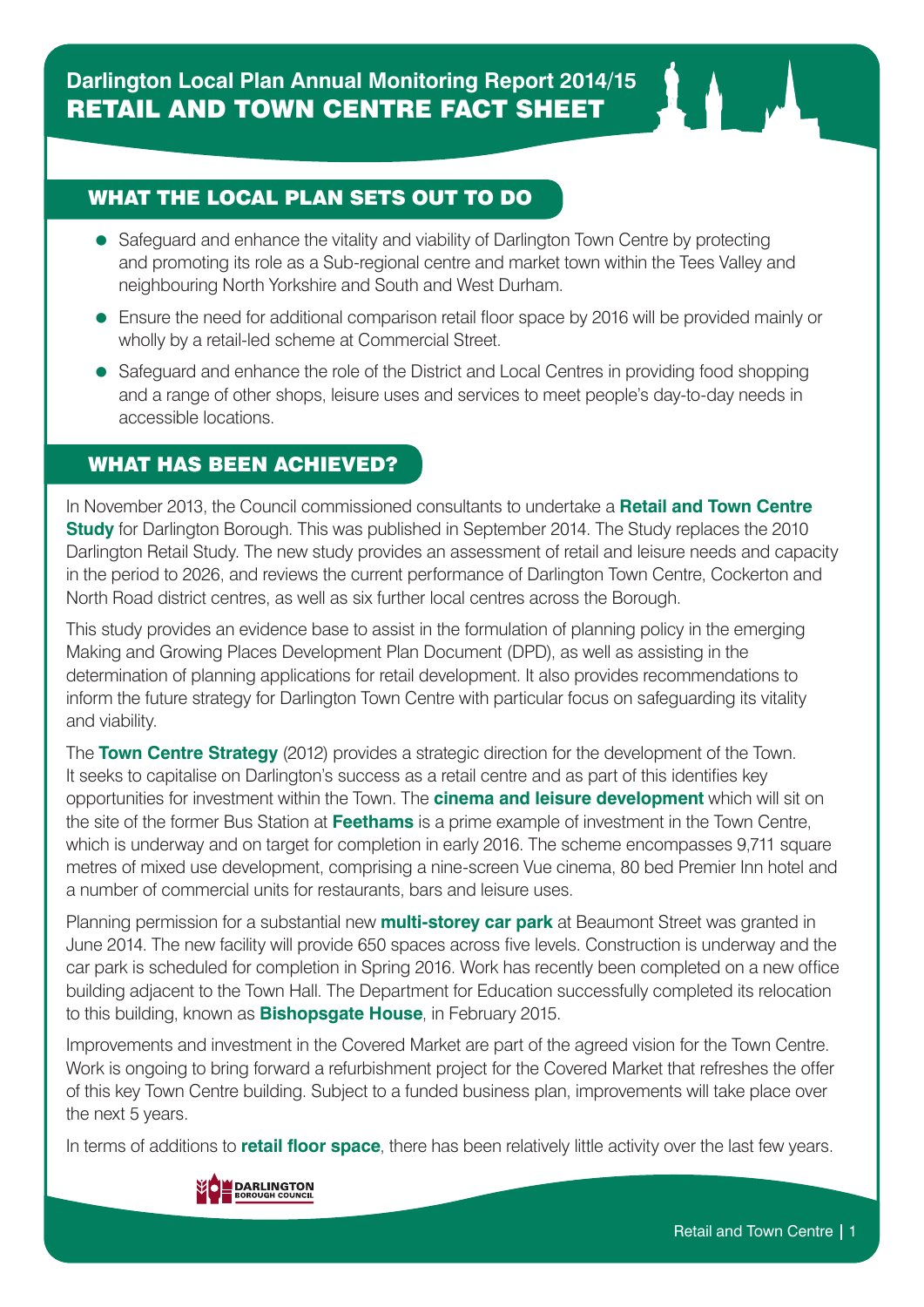Following no additions in 2011/12, there was a substantial addition in 2012/13 as a result of an extension to Sainsbury's supermarket which completed and opened 2,323 square metres of additional retail floor space in August 2012. There was a small further addition of 141.8 square metres in the same year as a result of other activity. There has been no recorded completion of additional retail floor space in 2013/14 or 2014/15. In terms of leisure floor space, there was an addition of 1600 square metres in 2012/13 but there has not been any completed **leisure floor space** in the last two years. Finally, there has been a limited amount of activity in terms of completion of new **office floor space**. While there were no completions in 2011/12 and 2012/13, there have been completions in the last 2 years as shown below.

#### **Office Floor Space**

|                    | 2013/14                     | 2014/15              | 2013/15    |
|--------------------|-----------------------------|----------------------|------------|
|                    | <b>Total Gross (net) m2</b> | Total Gross (net) m2 | % increase |
| Office floor space | 350                         | 929                  | 65         |

**Vacancy Rates:** Encouragingly, vacancy rates for retail units in the Town Centre have remained fairly stable overall. Health checks completed in December 2013 as part of the recent Retail and Town Centre Study (2014) identified 9,449 square metres of vacant floorspace across 46 units within the centre. This is only a marginal increase from 43 in June 2011. Whilst the number and proportion of town centre vacancies is not considered particularly problematic given recent wider economic conditions, the study does conclude that certain units have been vacant for a considerable period. The health checks also extended to the District and local centres. Four vacant premises were recorded in Cockerton District Centre (January 2014) and seven vacant properties in North Road District Centre. The Study notes that the level of vacancies in these locations is not a cause for concern, for example, in North Road, the vacancies account for a very limited proportion of floorspace (4.2%). The health checks reveal that the majority of local centres do not have a single vacancy. Indeed, only Whinfield had a vacancy at the time of the survey in January 2014.

The Town Centre was declared a **Business Improvement District** in April 2012. The Bid is run by a private sector led, not-for profit company, 'Distinct Darlington' which has been formed to oversee the delivery of over £1.5 million of projects and objectives from its Business Plan over the next five years. The investment is designed to improve the vitality and viability of the Town Centre. The Council is committed to working in partnership with Distinct Darlington to support the programme of improvements to the Town Centre. Examples of projects undertaken since the launch of the BID include: **A Little Book of Offers** – this contains discounts on purchases and services and has given a record business boost to traders. The two day **Distinctly Delicious Darlington Festival of Food** was held in the town centre on 9 and 10 May 2015. Shoppers can now **park for longer** on one of Darlington's most popular streets, **Grange Road** following a successful collaboration between traders, the Borough Council and Distinct Darlington. Parking has been extended from 2 hours to 3 hours. Distinct Darlington has launched a **mobile app** to provide information about local events, news and offers, in order to engage with visitors to Darlington and ultimately increase footfall within the town. Items that will be available on the Distinct Darlington app include, A-Z Directory, mapping to allow users to identify the location of local events and retailers, Shopper Loyalty Scheme and pay for parking system.